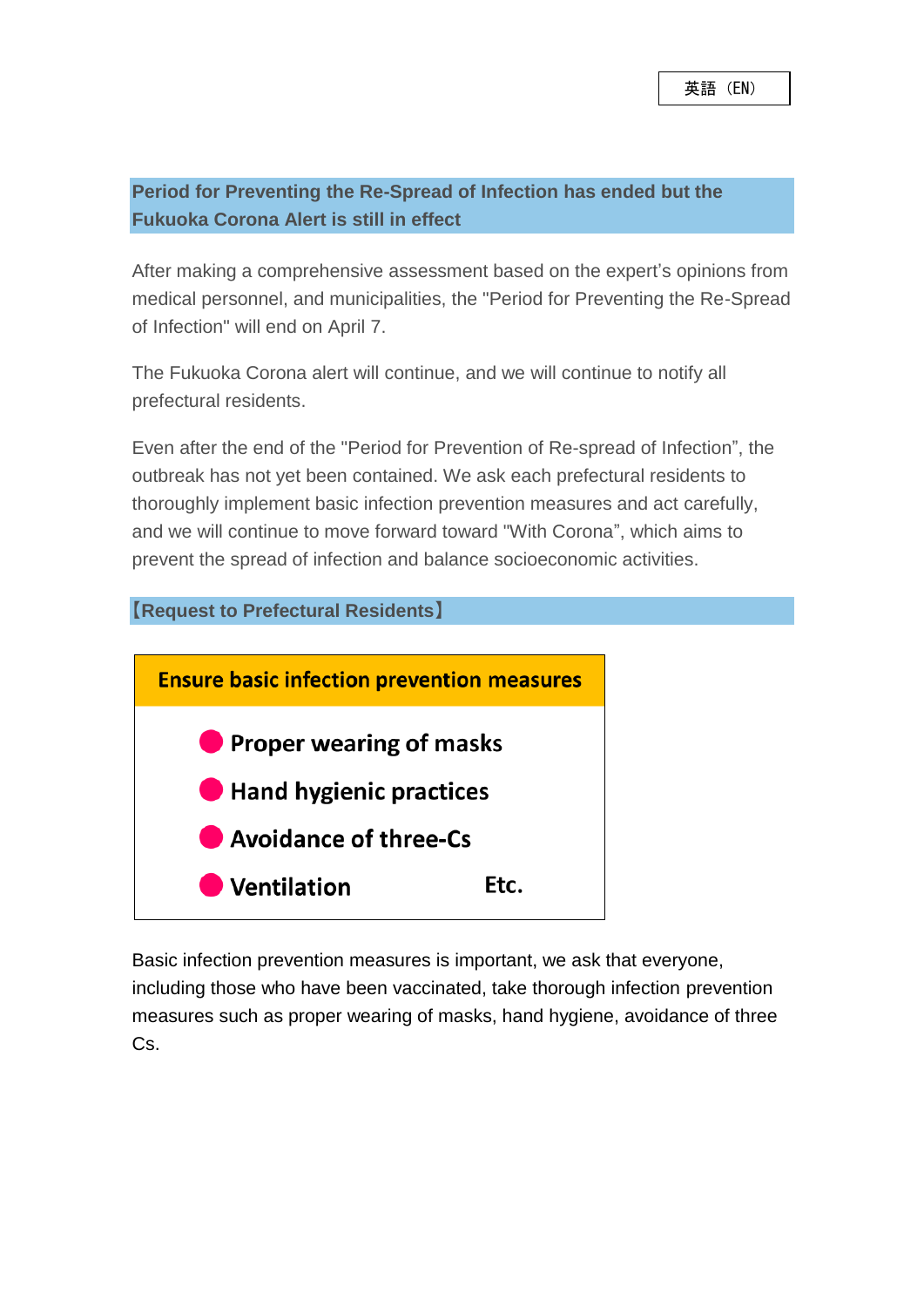

Those who wish to be vaccinated should make efforts to be vaccinated as early as possible at the vaccination centers set up by municipalities and prefectural government, etc.



When going out, please continue to wear masks, disinfect your hands and take your temperature at the places you visit, including those who have been vaccinated. Please act after carefully checking the infection status of your destination and the infection prevention measures of the facilities you will use. In particular, the elderly, people with underlying medical conditions, and those who have daily contact with these people should act with caution. If you have symptoms such as fever, please avoid going out and seek medical attention. For travel across prefectural borders, please ensure that basic infection prevention measures are taken, including avoidance of the "three Cs".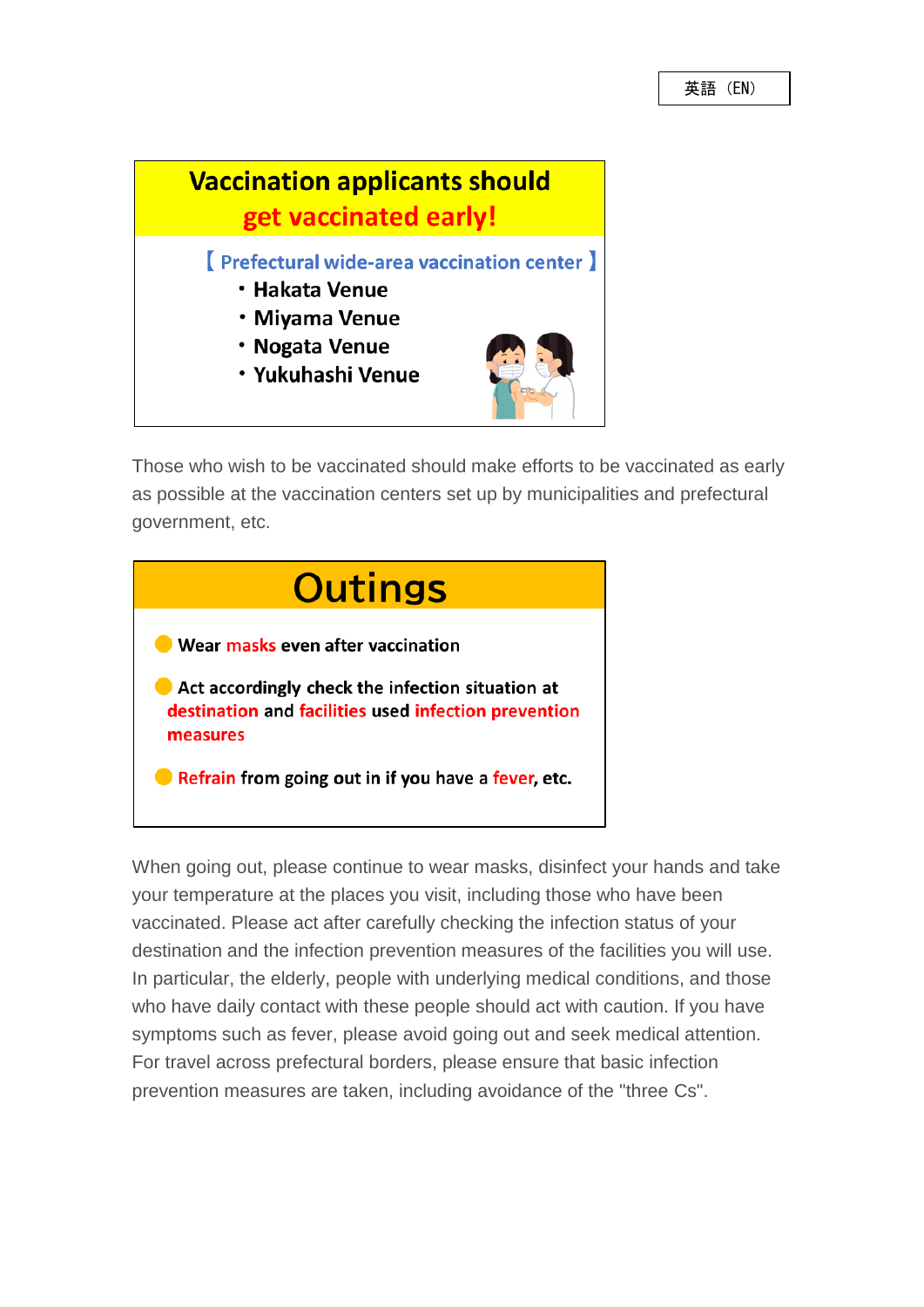

When dining out, please choose restaurants that have thorough infection prevention measures in place, including restaurants with infection prevention certification. For restaurants with infection prevention certification, the requirement of no more than 4 people in the same group at the same table will be lifted. As for non-certified restaurants, some restaurants did not take thorough measures to prevent infection, such as installation of acrylic panels, which is required for certified restaurants, so we will continue the restriction of no more than 4 people at the same table to prevent users from being crowded together.

Since dinners accompanied by drinking tend to be loud due to high moods and decreased attention span, please avoid eating and drinking for long periods during your stay, including gatherings at private homes, etc., with a target duration of about 2 hours. The term "within 2 hours" has been changed from "about 2 hours" during the period of measures to prevent the re-spread of infection. Eating and drinking without masks is risky, so it is important not to do so for a long time. For this reason, "about 2 hours" is clearly indicated as a guideline.

Please wear a mask during conversations, and avoid shouting.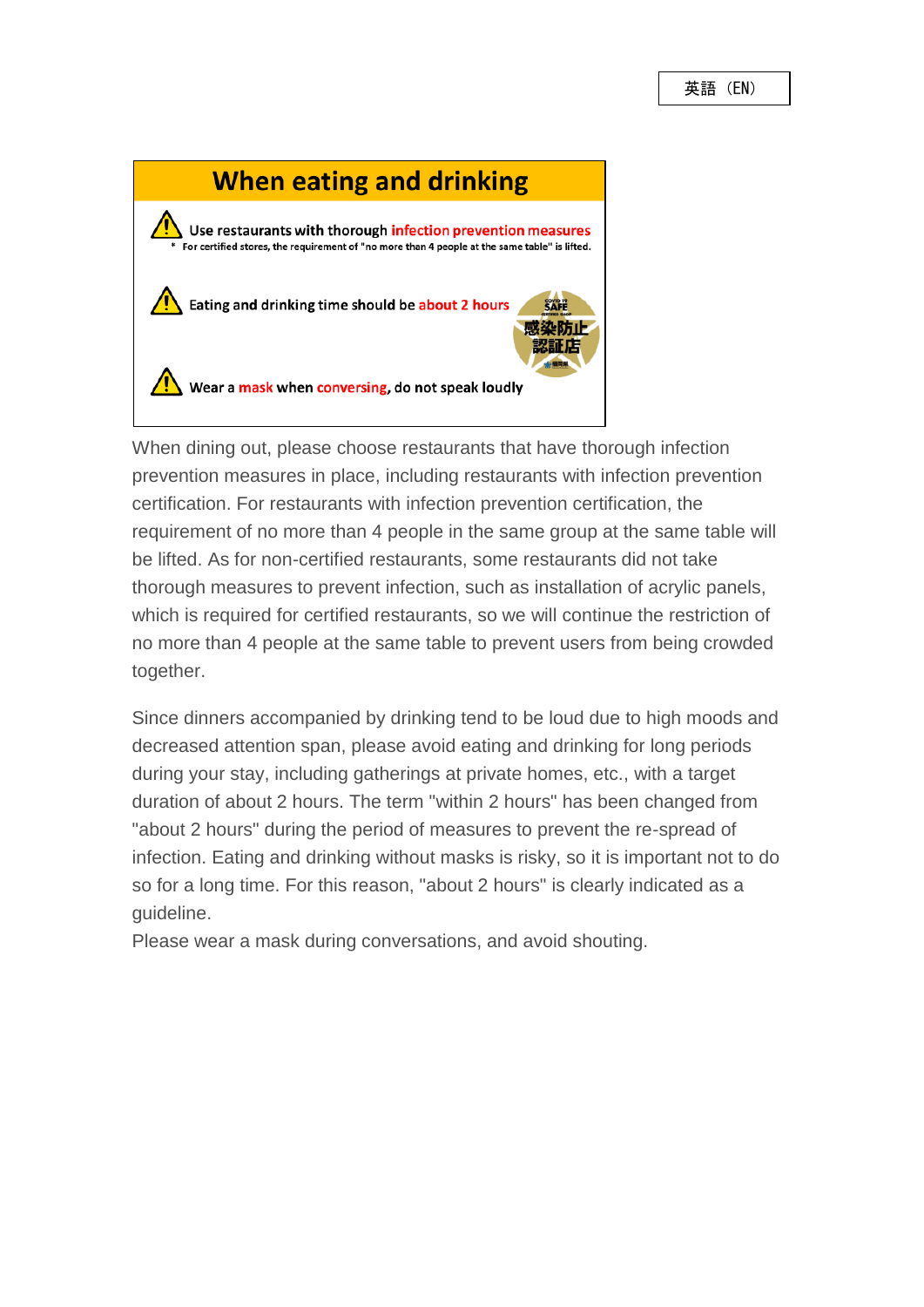

Although there are still some cherry blossoms left, we ask that you continue to refrain from eating and drinking in groups on the streets or in parks where infection prevention measures are not thoroughly implemented.



Free COVID tests will continue.

Regardless of vaccination status, asymptomatic persons who are concerned about infection, such as those in environments with a high risk of infection, are encouraged to take the test.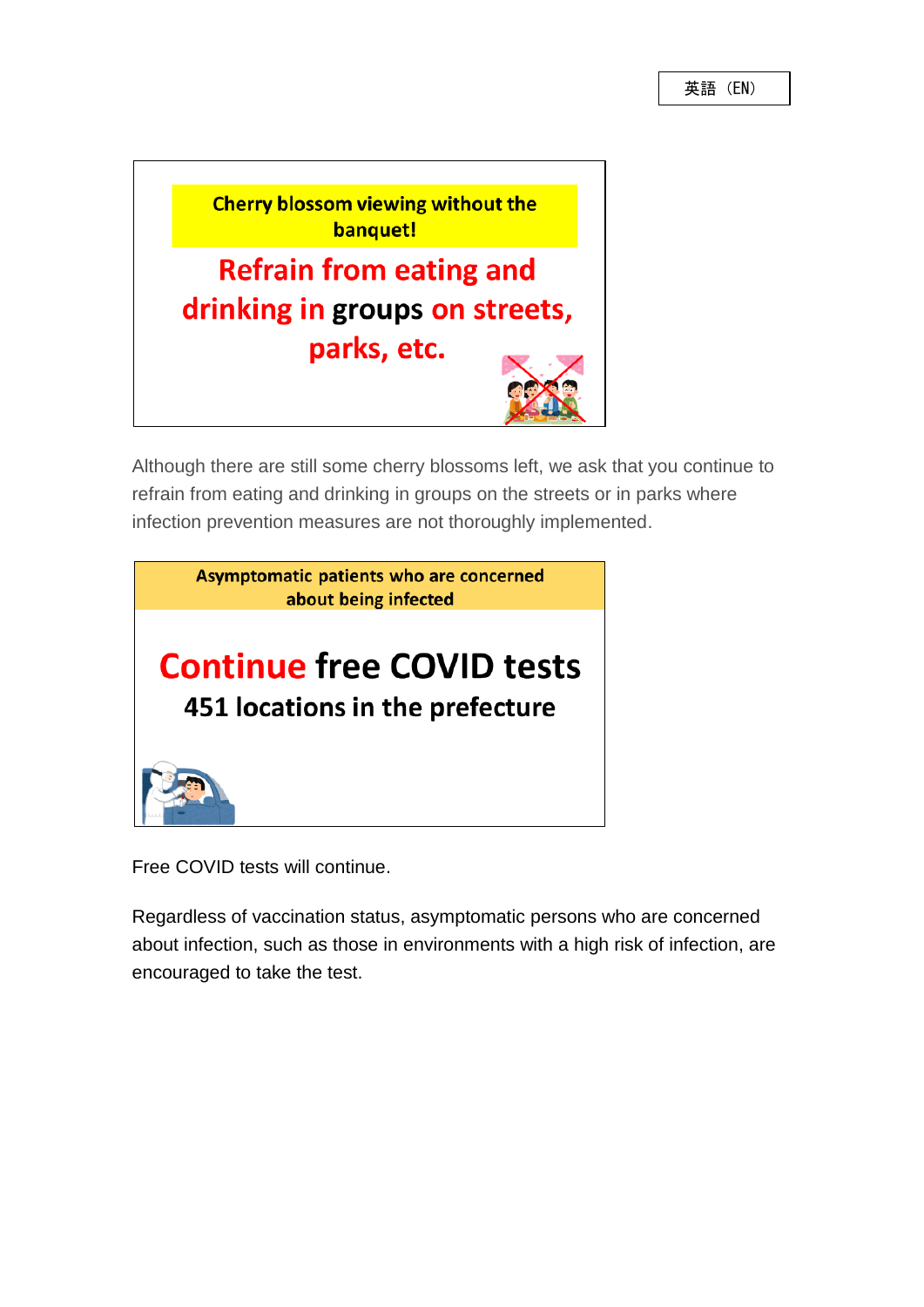## **【Requests to restaurants】**



We ask that restaurants continue to follow industry-specific quidelines and take thorough measures to prevent infection. Especially please ensure thorough ventilation.

Please encourage customers to eat and drink for about two hours and not for longer periods of time. For restaurants other than certified infection prevention restaurants, please do not allow more than four people in the same group to enter the same table. We also request that restaurants make efforts to obtain the "Infection Prevention Certification Mark".